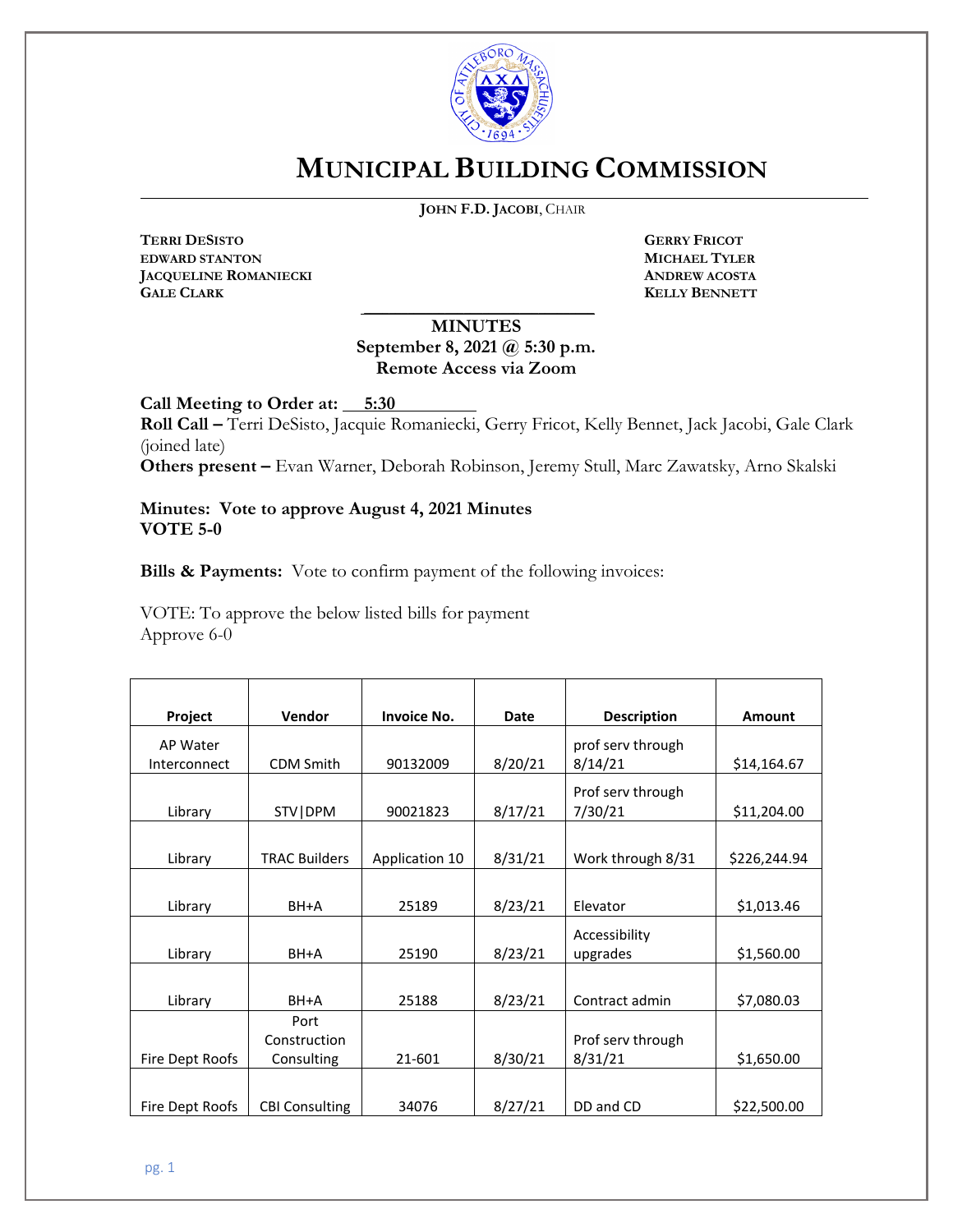#### **Library Repair Project**

Project Update

82% complete, largely additional window replacement work and accessibility work remains. Elevator is operational. Some base contract work left to install balconies and restore some windows. Should be complete by the end of September, weather permitting. Evan shared progress photos.

VOTE BH+A Change order 5 and three testing proposals (UTS, Eing Associates, Thompson Lichtner) approved 6-0

#### Budget Update

Construction contingency went up when placeholder for accessibility was replaced with real number for CO#5 (\$1.2mil remains). \$45,500 in soft cost contingency. STV is projecting a turnback of roughly \$1m.

#### Change Log

increased pricing for plaster and drywall painting, includes true and real number from TRAC. TRAC and STV tried to keep number below the \$20,000 NTE, but proposal is for \$28,963.30.

Rescind previous NTE and replace with real number above VOTE – approve 6-0

#### Architect update

Investigating additional masonry restoration on pediment above main entrance including lettering. Cleaning of the 'egg and dart' detailed work removed the dirt that was essentially keeping the stone together. Will work on getting some pricing, was not in the base scope.

JJ – bumping up against AG's office rule of thumb on change orders as a percentage of original contract and this should be bid separately, outside of GC contract. Getting an order of magnitude price on the work would be helpful.

JS – trying to minimize COs for TRAC, and since the work can be done post-completion suggested not adding it TRAC contract.

Scope of the project was waterproofing and structural in nature and there was not focus on decorative aspects.

#### **Fire Dept Roofs**

Bid Update – Recommend to Mayor

14 plan holders, received 3 bids

Gibson roofing lowest (\$535,000), then Rockwell (\$662,000). Almar LLC (\$510,000) rejected for not providing update statement (confirmed by AG's office).

Arno Skalski spoke with Gibson and they indicated they can get started on our schedule, were fairly confident on material procurement.

Marc Zawatsky informed the commission that intended to submit a response, but they delivered the bid to the wrong municipality. Preliminary information is that they would have been low bidder. MZ